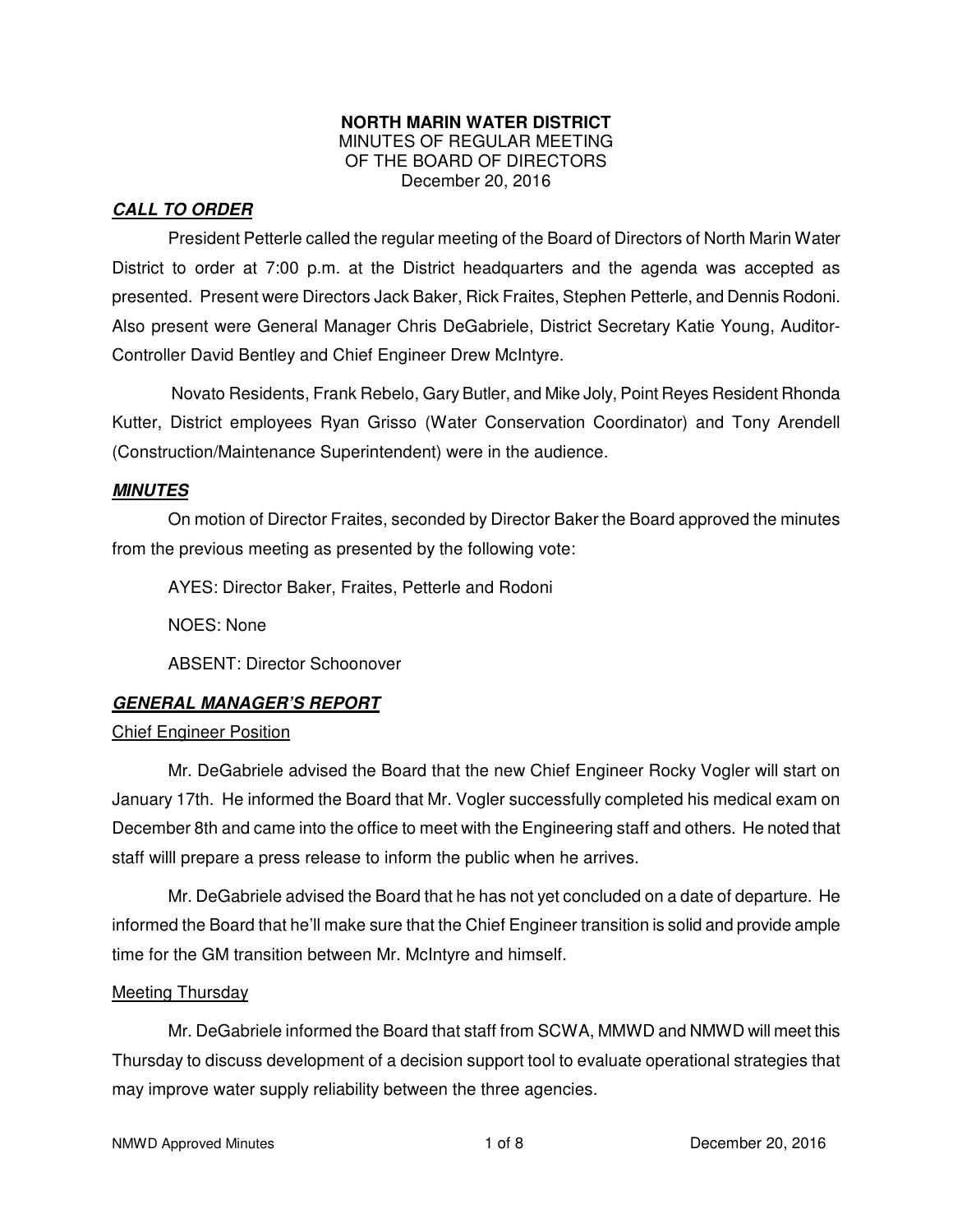Director Rodoni suggested that the meeting scheduled this Thursday between the managers of NMWD, MMWD and SCWA would be a good time to suggest a joint meeting of the NMWD and MMWD Board of Directors.

### *OPEN TIME*

President Petterle asked if anyone in the audience wished to bring up an item not on the agenda and there was no response.

## *STAFF / DIRECTORS' REPORTS*

President Petterle asked if staff or Directors wished to bring up an item not on the agenda and the following item was discussed:

 Director Baker advised staff that the Sonoma County Civil Grand Jury has solicited input from the Board on possible members.

## *MONTHLY PROGRESS*

Mr. DeGabriele provided the Board with the Monthly Progress Report for November. He stated that water production this fiscal year to date in Novato is up 22% from one year ago but still down 16% from 2013, the State's prior benchmark. He advised the Board that in West Marin, to date water production this fiscal year is on par with last year and down 26% compared to 2013. He stated that storage at Stafford Lake through Monday had reached 51% and on the Russian River Lake Mendocino is full and Lake Sonoma is nearly full. He noted that high bill complaints are up significantly with 127 this month, principally due to the estimated meter read issue. Mr. DeGabriele informed the Board that overall complaints are up 216% compared to November last year and up 46% year to date and bill adjustments totaled nearly \$100K.

Mr. Bentley reported that District Investments total \$14.5M and the investment portfolio is earning 0.81%.

Director Schoonover arrived at 7:10 p.m.

## *CONSENT CALENDAR*

On the motion of Director Fraites, seconded by Director Baker the Board approved the following items on the consent calendar by the following vote:

AYES: Director Baker, Fraites, Petterle, Rodoni and Schoonover

NOES: None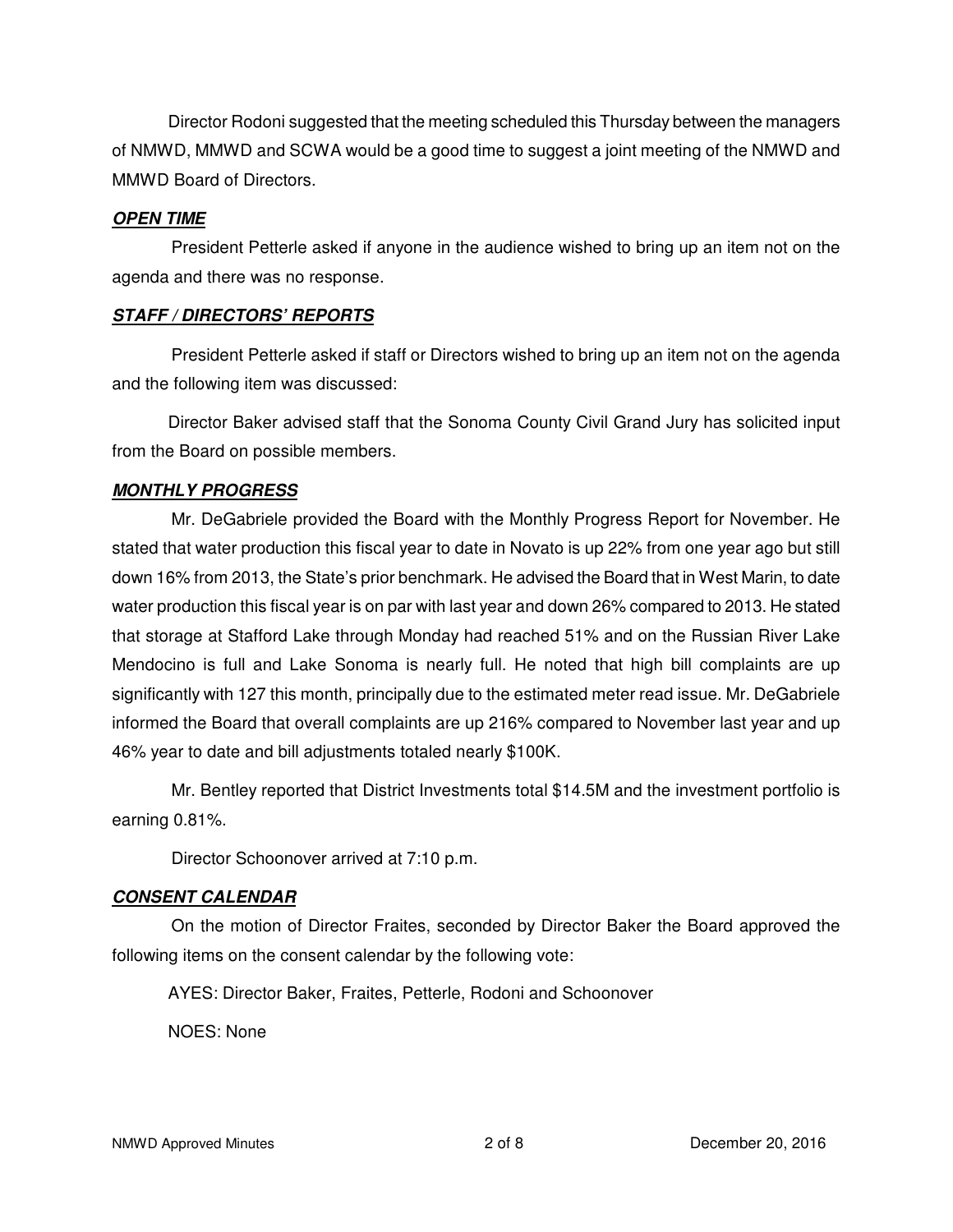# *EUCALYPTUS AVE. FIRE HYDRANT*

The Board approved an agreement with Frank Rebelo to install a fire hydrant at Thomas Ct. No new connection fees are necessary. Cost of the project is \$19,613. The Board approved Resolution 16-29 entitled: "Authorization of Execution of Water Service Facilities Construction Agreement with Frank Rebelo Jr. and Erin S. Reynolds."

Mr. Rebelo left the meeting.

## *TANK INDUSTRY CONSULTANTS – CONSULTING SERVICES AGREEMENT*

 The Board approved a Consulting Services Agreement with Tank Industry Consultants. The first task order will be an evaluation and structural assessment associated with the San Mateo Tank Rehabilitation Project which is planned over the next two years.

# *LETTER OF INTENT TO PARTICIPATE IN THE MARIN COUNTY MULTI-JURISDICTIONAL LOCAL HAZARD MITIGATION PLANNING PROCESS*

 The Board authorized the District to participate in Marin County's Multi-Jurisdictional Local Hazard Mitigation Planning Process. Participation in the LHMP may benefit the District to acquire Federal Emergency Management Agency grant funds in the future.

# *REVIEW AND REAFFIRM REGULATION 1(C)(5) – INITIAL CHARGES FOR AFFORDABLE HOUSING*

 The Board reviewed and reaffirmed Regulation 1(c)(5) which enables Affordable Housing projects to defer posting connection fees for up to two years or until occupancy of the project occurs, whichever is earlier. This provision was added to comply with legislation adopted in 2006 and periodically must be reviewed and updated.

# *REVISION TO REGULATION 4(B)(5) – MULTIPLE SERVICE*

 The Board revised Regulation 4(b)(5) to prohibit service through a single service connection to two separate dwelling units on a parcel in undivided ownership and constructed prior to December 31, 2016. This change is in response to Senate Bill 1069 which becomes effective on January 1, 2017 and requires the District to change the method of collecting connection fees for accessory dwelling units (ADU's). The District will no longer be allowed to collect a connection fee when the ADU is contained within the footprint of an existing single family residence or accessory structure, except where a separate meter is provided. The Board approved Resolution 16-30 entitled: "Revision of North Marin Water District Regulation 4(b)(5) Multiple Service."

# *ACTION CALENDAR*

# *RECYCLED WATER EXPANSION CENTRAL SERVICE AREA (NORMAN TANK) – REJECT BID, APPROVE ADVERTISEMENT FOR NEW BIDS*

 Mr. McIntyre stated that the Norman Tank is intended to be rehabilitated and used for Recycled Water storage and distribution in the Central Service Area. He informed the Board that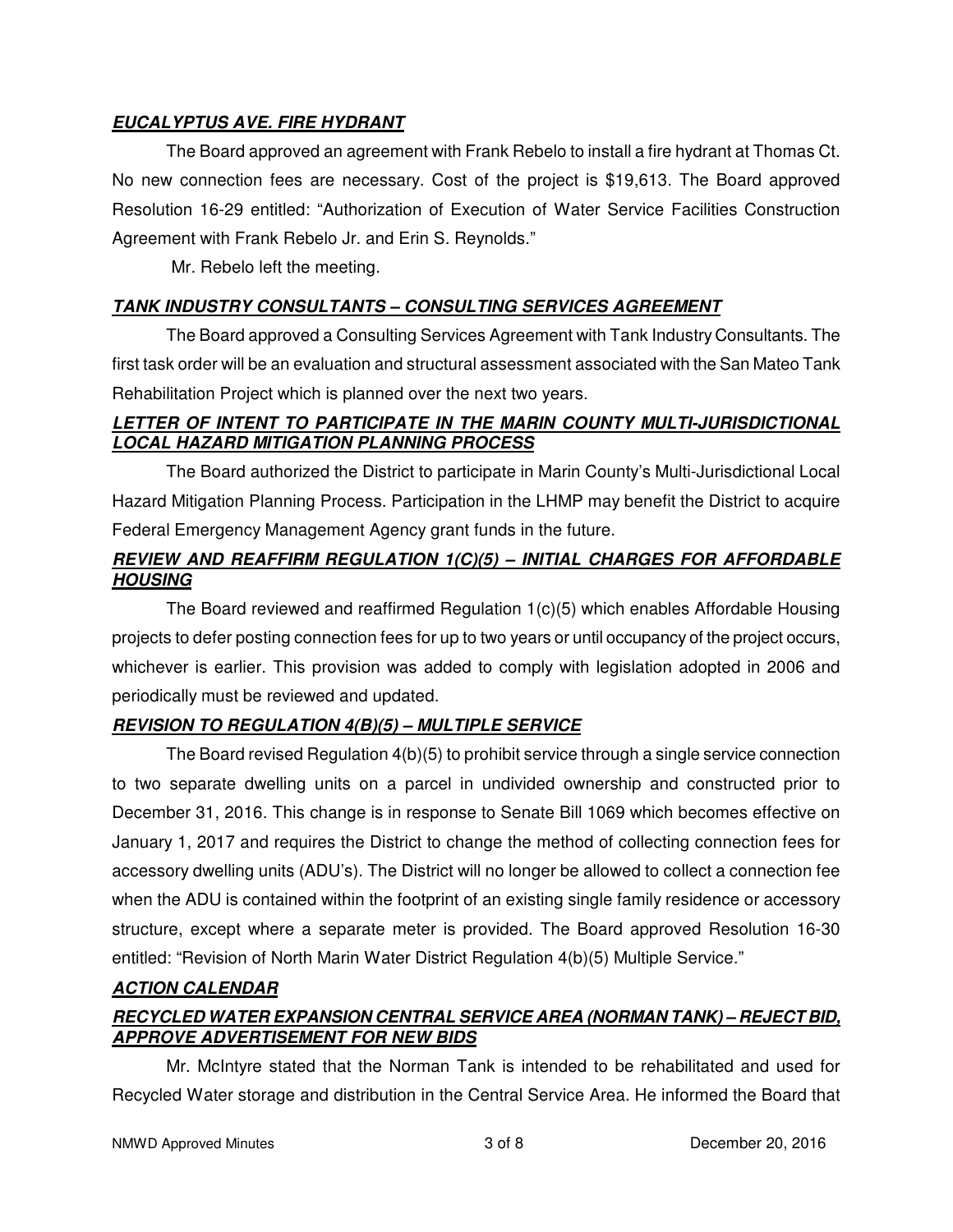even though 14 prime contractors attended the mandatory pre-bid meeting in October, only one bid was received and he recommended the Board reject the bid. He advised the Board that the bid was 14.5% above the engineer's estimate. He stated that research by staff and the construction manager indicates that tank contractors were very busy and that was the reason for the limited response. Mr. McIntyre also requested that the Board approve advertisement for new bids.

Director Baker asked if this would delay the process. Mr. McIntyre responded that it should not affect the overall project schedule if staff receives the new bids before the spring.

President Petterle asked if there were any changes to the plans and specs. Mr. McIntyre responded no.

On motion of Director Schoonover, seconded by Director Baker, the Board rejected Piazza Construction's Bid for \$881,436 and approved advertisement for new bids by the following vote:

AYES: Director Baker, Fraites, Petterle, Rodoni and Schoonover

NOES: None

### *AMI NOTICE OF EXEMPTION*

 Mr. Bentley reviewed the Environmental Review for the Advanced Metering Information (AMI) project and asked that the Board approved a Notice of Exemption consistent with California Environmental Quality Act Guidelines. He reminded the Board that AMI involves upgrading customer meters with digital technology and installing 26 radio antennas in Novato to collect the digital meter data and tastmit same to District headquarters for billing and customer service purposes. He advised the Board that the District did notice approximately 600 customers in the vicinity of the 26 antenna sites which will be installed to service the AMI project and two customers attended the District's public meeting on the project held December  $13<sup>th</sup>$ .

Director Fraites advised that the prospective antenna numbers on the GHD Consultant map included in the AMI Environmental Review don't match the numbers on the table listing antenna locations. Mr. Bentley advised this will be corrected.

On motion of Director Fraites, seconded by Director Baker, the Board approved filing the Notice of Exemption by the following vote:

AYES: Director Baker, Fraites, Petterle, Rodoni and Schoonover

NOES: None

### *AMI PILOT PROJECT*

 Mr. Bentley requested that the Board approve agreements with Equarius Ferguson and NMWD's IT consultant (Smedshammer) to install facilities and conduct a pilot project of the AMI

NMWD Approved Minutes 4 of 8 December 20, 2016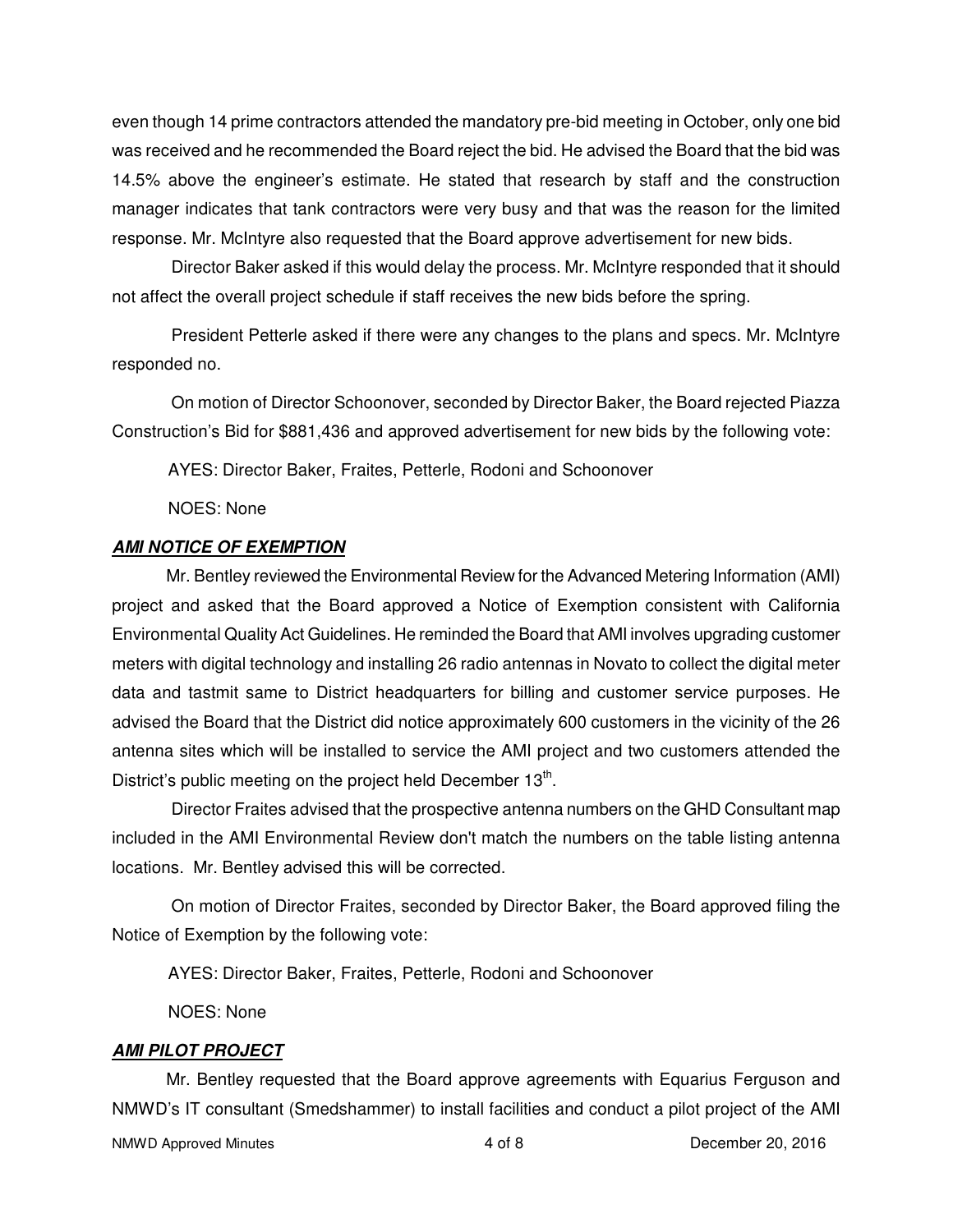technology for a cost not to exceed \$590K. He informed the Board that the pilot project will involve installation of 10 meters in each of 20 different difficult to read areas in Novato, plus the homes of Directors and six staff members to test the effectiveness of the technology within Novato's rolling topography. He noted that 26 antennas will be installed on District facilities, principally water storage tanks, located throughout Novato to receive hourly consumption data from the 200 digital meters. Mr. Bentley advised the Board that the consumption data will then be forwarded to the District office over a cellular network for analysis and billing. He informed the Board that the pilot project will include installation of analytical software for District use as well as software to allow customer access to water use over the internet. Mr. Bentley further stated that after testing the system for a few months, if all of the various components are found to be successfully working together as advertised and after financing is secured, the Board will be asked to authorize installation of digital meters throughout the Novato service area. Mr. Bentley showed the Board a sample digital meter and meter box.

Director Baker asked if the meter was covered would the AMI system it be able to obtain a read. Mr. Bentley responded that the meter can be 3" under water and staff will still receive a read, but if a car is parked on top of the meter staff would be unable to obtain the read. He stated that the data will be sent to the office four times a day, every six hours.

Director Schoonover asked if there would be a change in staffing when all customers have digital meters. Mr. Bentley responded that the District does not anticipate a change in staffing at this time. He stated that two people would be needed to maintain the meters and review data to look for leaks improving customer service and the third person would be dealing more with water conservation issues.

Rhonda Kutter opined that the District may not receive the same feedback from customers in West Marin and stated that she believes they would be more concerned about the antennas. She requested that outreach occur to all customers.

Mr. DeGabriele stated that the District is not contemplating the AMI system in West Marin at this time but when the time comes staff will provide plenty of outreach. He stated that the District already has several cellular meters in West Marin at locations which are hard to read and hard to get to and haven't had any complaints. Mr. Bentley stated that out of 770 meters there are 188 driveby radio reads in West Marin.

On motion of Director Schoonover, seconded by Director Fraites, the Board authorized staff to enter into agreements with Equarius Ferguson and NMWD's IT consultant to install facilities to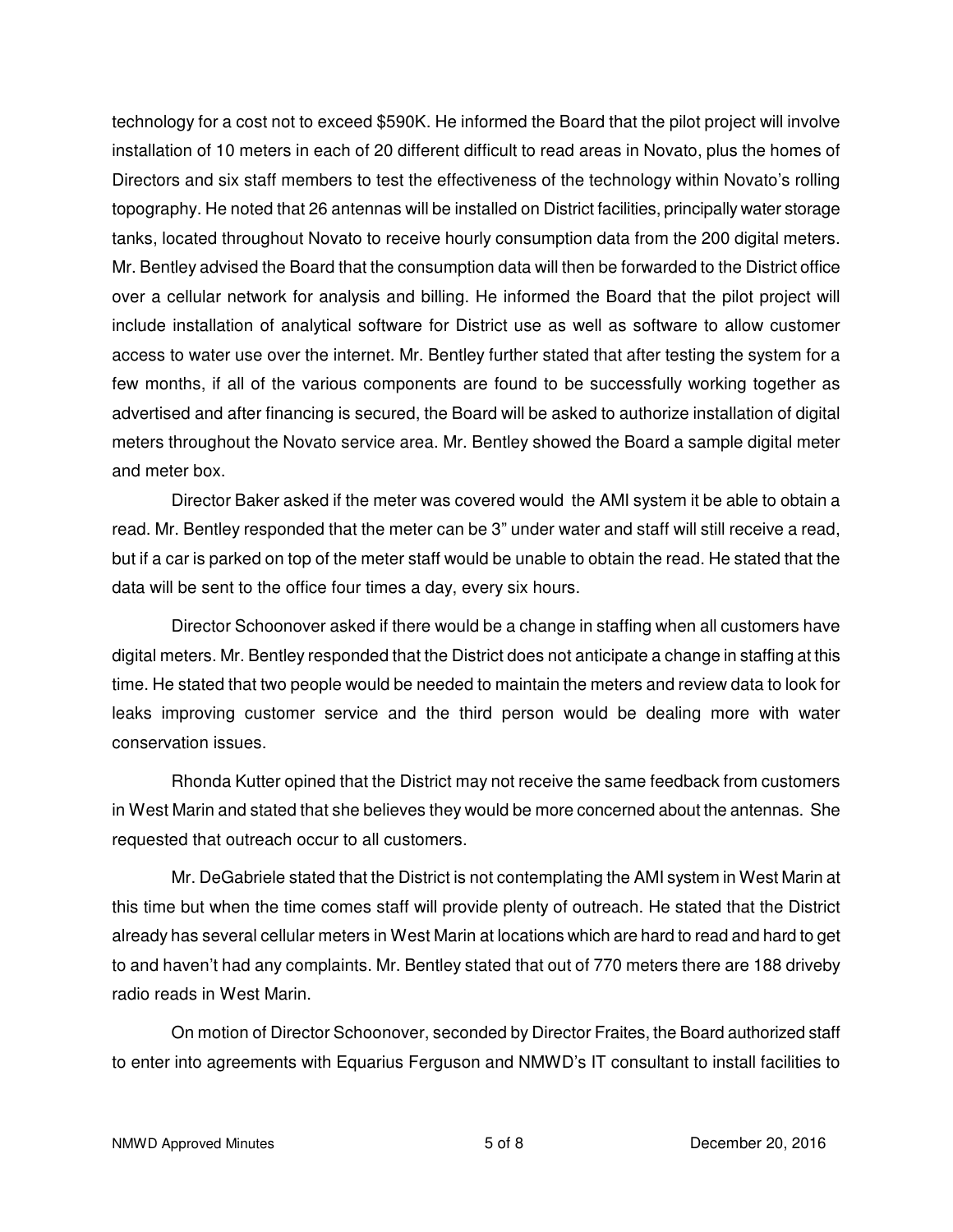conduct a pilot project of the AMI technology in the Novato Service Area for a cost not-to-exceed \$590,000 by the following vote:

AYES: Director Baker, Fraites, Petterle, Rodoni and Schoonover

NOES: None

## *ACCEPT DIRECTOR RODONI'S RESIGNATION AND APPROVE FILING BOARD VACANCY*

President Petterle stated that when he was first appointed to the District Board he appreciated Director Rodoni's counsel and still does. He believes Director Rodoni has been a champion for the District and West Marin and congratulated him on his election to the Marin County Board of Supervisors.

Director Fraites recounted running for the District Board in the same election year as Director Rodoni and that he was welcomed by Director Rodoni to share a campaign mailer with him at a time when Director Fraites was little known in the community. He further stated that Director Rodoni was always cooperative and is thrilled that he will be a County Supervisor.

Director Baker applauded Director Rodoni on his work ethic and exemplary attendance at District Board meetings and other meetings while representing the District.

Director Schoonover seconded all the comments by other Directors and wished Director Rodoni all the best.

Rhonda Kutter said thank you to Director Rodoni for his service.

Mike Jolly expressed his opinion that while Director Rodoni's departure from the District would be a loss for the District it's a big win for the County and that he has admired his great service.

 On motion of Director Schoonover, seconded by Director Baker, the Board accepted Director Rodoni's resignation effective December 20<sup>th</sup> and declared a vacancy on the Board, authorized staff to notice the County of Marin and County of Sonoma of the Board's intent to appoint a replacement to fill the vacancy, set a special meeting at 7pm on January 31st to conduct candidate interviews, approved the tentative timeline to fill the vacancy, authorized a notice being placed in the Pt. Reyes Light, Novato Advance, and Marin Independent Journal soliciting letters of interest and resumes from residents of the District who are interested in serving on the Board and approved a press release to the same three newspapers regarding the Board vacancy by the following vote:

AYES: Director Baker, Fraites, Petterle, and Schoonover

NOES: None

NMWD Approved Minutes 6 of 8 December 20, 2016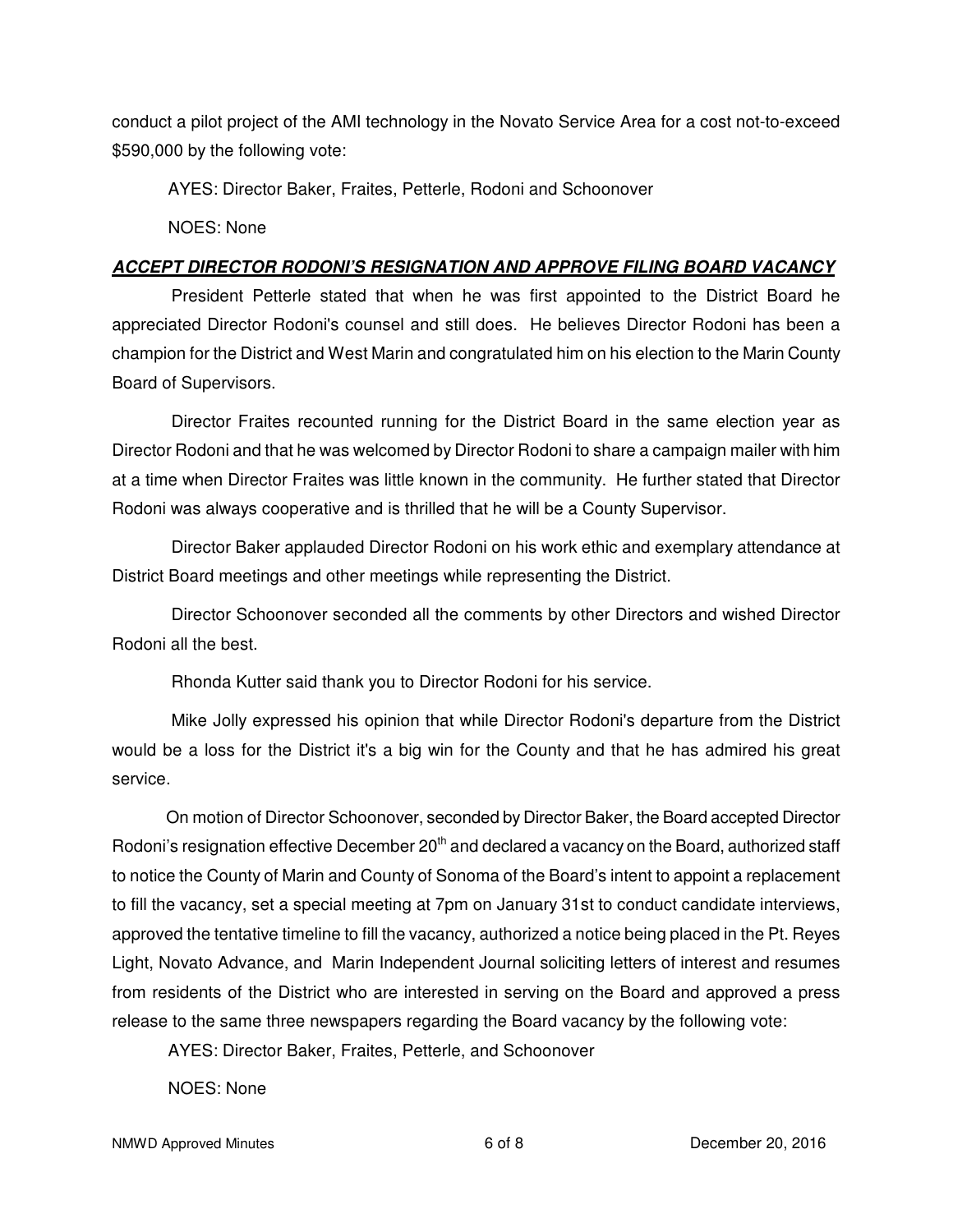## *RESOLUTION OF APPRECIATION FOR DIRECTOR RODONI*

 Mr. DeGabriele requested the Board approve a Resolution of Appreciation to Dennis Rodoni, who resigned tonight after 21 years of service with the North Marin Water District Board of Directors.

Mr. DeGabriele read an email from Legal Counsel Robert Maddow stating that BPMN&J staff have very much enjoyed working with and getting to know Director Rodoni. He stated that they wish him the very best of luck as he leaves the District's Board and embarks on his new challenges as a member of the Marin County Board of Supervisors.

Director Rodoni commented on how well the District Staff and Board works together. He recalled that he brought a lot of ideas to the table, some good and some not so good, but staff considered all prior to making recommendations. He further stated that the District is unique in its' size making it able to provide great service to its' customers.

On motion of Director Fraites, seconded by Director Schoonover, the Board approved Resolution 16-28 entitled: "North Marin Water District Resolution of Appreciation for Dennis J. Rodoni," by the following vote:

AYES: Director Baker, Fraites, Petterle, and Schoonover

NOES: None

## *INFORMATION ITEMS*

## *COMMENTS TO THE STATE ON "MAKING WATER CONSERVATION A WAY OF LIFE IN CALIFORNIA"*

 Mr. DeGabriele reminded the Board of the presentation he provided at the last meeting regarding the States framework for "Making Water Conservation a Way of Life in California." He provided the Board with three comment letters on the framework, one from ACWA, one from the Sonoma Marin Saving Water Partnership and one from the District. He noted that the SMSWP letter was tailored toward partnership interests and the District letter was tailored soley toward the Novato and West Marin service areas interest. Mr. DeGabriele advised the Board that Ryan Grisso has been participating in webinars on how to develop landscape areas and irrigated areas and staff is hoping the State has more of a regional approach. He noted that the District is on track to save 20% by year 2020.

 Director Fraites asked if customers are able to tell usage per day. Mr. DeGabriele stated with the new AMI system, customers will be able to monitor hourly usage online at home.

 President Petterle asked that staff consider some way to inform customers of the States' water conservation framework ideas and to encourage customers to comment to the State.